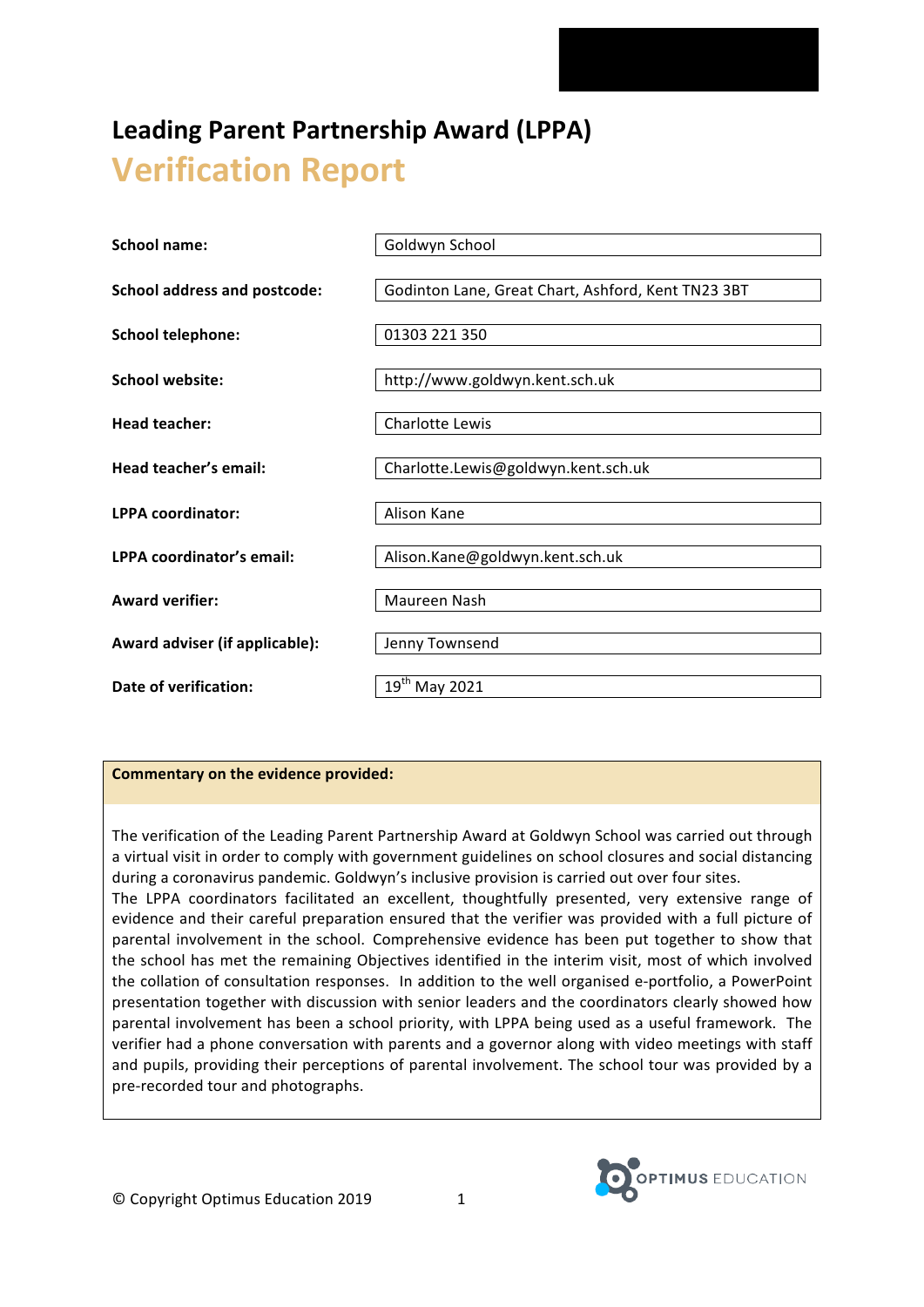All the evidence confirmed that Goldwyn School has embedded existing good practice and put in place new initiatives in parental engagement and has clear plans to build on these successes.

#### **Strengths identified during verification:**

Goldwyn School has a whole school strategic approach for involving parents in the life of the school to support pupils' learning and well-being. The school has ensured that parental engagement is embedded and sustainable within school through parent partnership being named within a key issue of the school development plan. Parental involvement is an intrinsic part of the school vision, 'Parenting support underpins the ethos of the school' (coordinator). This is discussed at Goldwyn Strategy Board meetings, promoting senior leadership engagement and monitoring of the award.

The school has used LPPA thoughtfully as an evaluative framework to continue their drive in supporting parental engagement. This reflective practice has included on-going monitoring of the action plan, with the plan periodically updated and RAG rated.

The staffing structure of the school strongly supports the success of engaging parents in their child's learning and well-being and the life of the school. For example, teaching teams, a huge pastoral network and three SENCos offer specialist support and a key worker system provides families with a consistent link with their child. The Specialist Teaching and Learning Service offer individual discussion and meetings for the families involved in outreach provision, acting as their 'go to' person. There is very much a sense of 'Team' as evidenced through comments from stakeholders, There is team work across the school along with having empathy for parents' (staff) and 'It is a team effort' (parent governor).

The school recognises the challenges for parents in attending school events and positively reaches out to families, ensuring that communication with parents is a clear focus and strength. Personal contact through face to face conversations and phone calls, along with opportunities to meet staff at accessible meeting points remains a priority. Parents and staff value the open and honest communications, 'They tell us as it is' (parent). Two way communications also include emails, texts and letters and Crosby shows the high level of contact with each family.

'The whole school team are invested to the commitment of building relationships' (staff). This emphasis on building relationships with families and how this is achieved shone throughout the verification. School ensures that successes are celebrated through positive messages to parents, and parents are encouraged to share concerns from home. Staff are called by their first names, 'It makes a massive difference it takes away the hierarchy' (parent).

Current systems have been adapted and developed to meet the needs of pupils and families in supporting relationships, communications and support for learning during the Covid-19 pandemic, For example, there have been often daily contacts with parents, doorstep visits and new approaches for on-line learning with resources and communication methods designed to meet the individual needs of children and their families. Learning has been even more personalised and bespoke and increased electronic communications offer accessible and direct communications for parents.

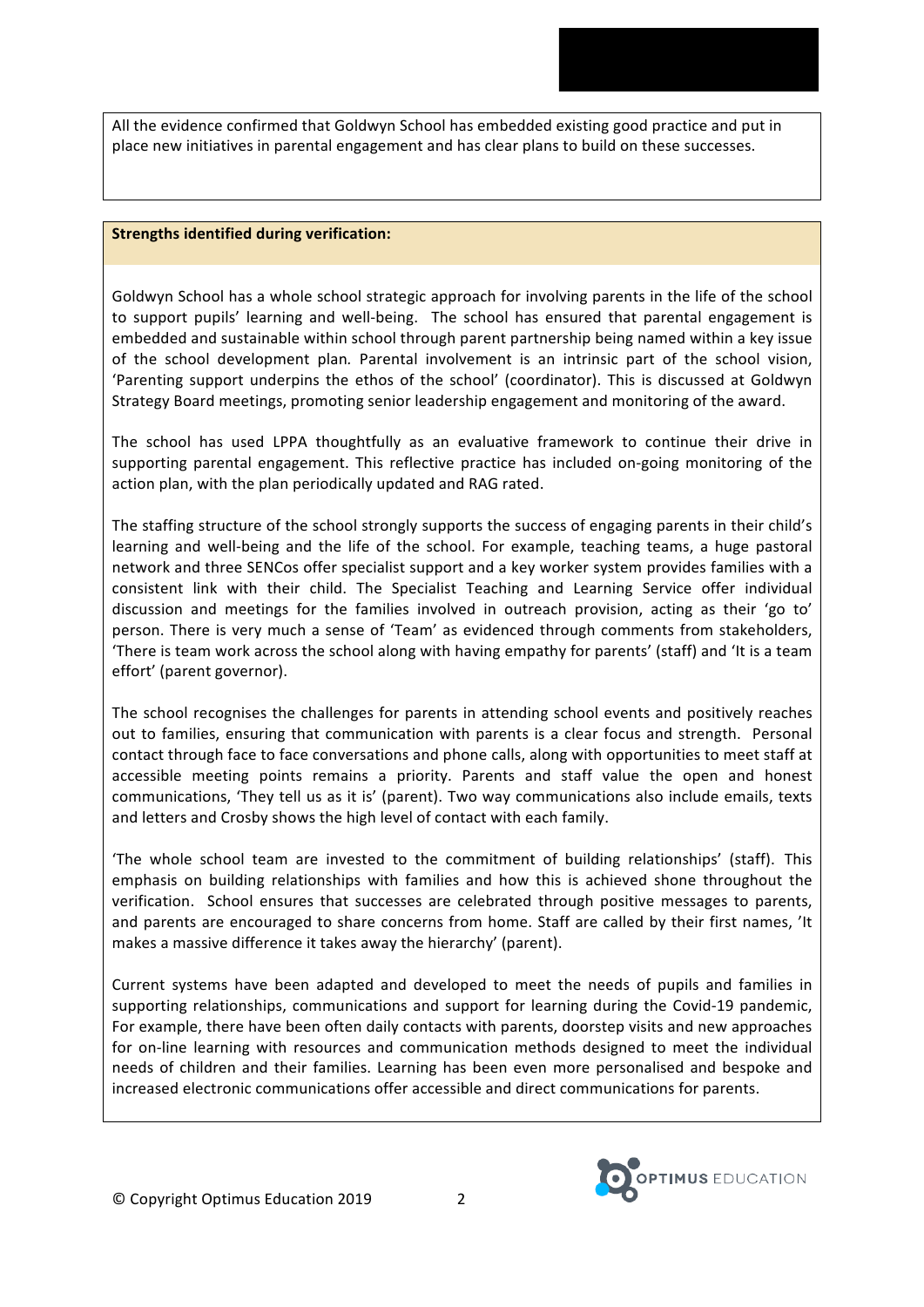Parents are well informed of their child's learning and progress. Pupils have bespoke Personal Learning Programmes to ensure their needs are met and their learning, well-being and progress are discussed with parents daily, for example through daily individual personal contact with key workers. There are in-year and annual reviews and in a recent survey (April 2021) 100% of respondents agreed that school keeps them well informed. Curriculum information is shared for example through the website and attractive and informative newsletters.

Induction has been thoughtfully developed, 'This is where the route of our relationship building with parents begins' (staff). The clear and attractively produced Parent Carer Handbooks provide relevant and appropriate information to meet the needs of different learning pathways. Induction is bespoke with detailed information and individual tours and there are pre-admission transitional opportunities.

Goldwyn School celebrates the successes of pupils with their families. Positive informal messages are given in daily phone calls/emails and the newsletter promotes successes. There are opportunities for parents to share success for example through presentations and concerts.

Parents and staff value that the individual needs of children and families are known and met and individual case studies demonstrated the support offered to pupils and their families. Parents shared their appreciation of the positive attitude and support that they had from school through their comments including, 'He actually wants to come to school' and 'I feel very involved and very secure'(parents) and in the recent survey 100% of parents agreed that school has a caring attitude.

## **Impact:**

The school considers that the impact of LPPA is that:

LPPA has helped to put words around what we do to bring it altogether

It is a tangible way of seeing what we do

It provides a point of reflection on our school practice and provides a framework to enable us to continue this reflective practice

## **Areas for development:**

The following areas were agreed between the Verifier and Goldwyn School:

To continue to use and enhance successful opportunities to promote and support parental engagement developed during the Covid pandemic.

To provide opportunities for parents to come together to support the needs of their children To further promote opportunities for parents to engage with additional professional support